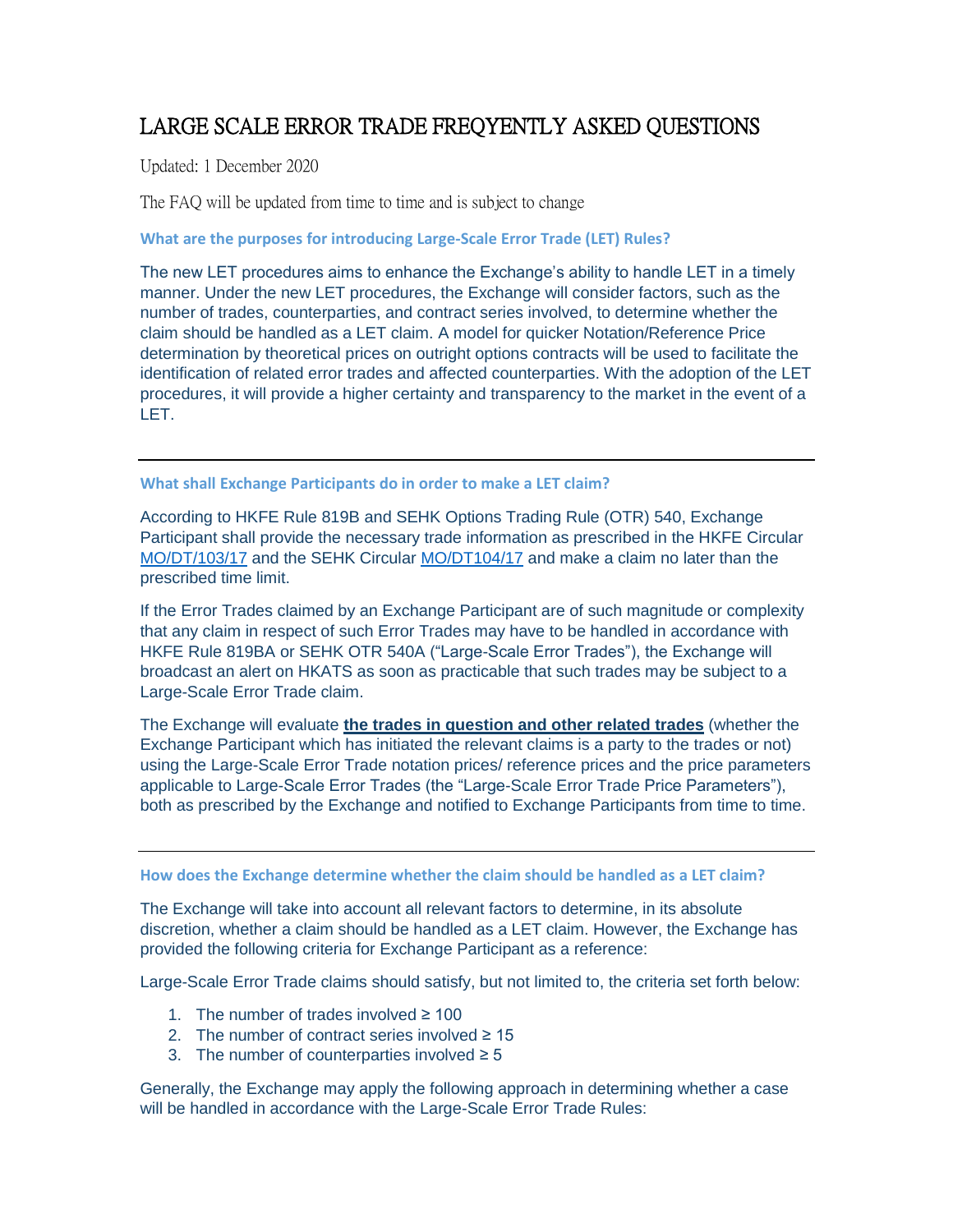- 1. where all three criteria are met or where the number of involved trades is ≥ 500, the Large-Scale Error Trade Rules will typically apply;
- 2. where only one or two criteria is/are met, the case will be handled on a case by case basis and the Exchange's decision will be announced as soon as practicable; and
- 3. where none of the criteria is met, the Exchange will not normally apply the Large-Scale Error Trade Rules unless it determines otherwise in its absolute discretion based on the relevant factors in a particular case.

**How do Exchange Participants know the number of involved counterparties in a LET event?**

Exchange Participants cannot retrieve such information from HKATS. The Exchange takes into account all relevant factors including but not limited to this criterion to determine, in its absolute discretion, if a claim should be handled as a Large-Scale Error Trade event or not.

## **What if a claim does not satisfy the criteria for LET?**

In the event that the Exchange determines that a claim should not be handled as a Large-Scale Error Trade claim, the Exchange will broadcast a further alert on HKATS that the claim will not be handled as a Large-Scale Error Trade claim, and the procedures under normal error trade shall apply instead.

To make a claim under the normal Error Trade Handling Procedures, Exchange Participants shall ensure that the necessary information in the format indicated is either submitted to the Exchange together with the claim or separately but in any event no later than the prescribed time for making a claim. For details of Error Trade Claims in the Derivative Market, please refer to the circulars below:

- 1. HKFE MO/DT/103/17 [https://www.hkex.com.hk/-/media/HKEX-](https://www.hkex.com.hk/-/media/HKEX-Market/Services/Circulars-and-Notices/Participant-and-Members-Circulars/HKFE/2017/MO_DT_103_17_e.pdf)[Market/Services/Circulars-and-Notices/Participant-and-Members-](https://www.hkex.com.hk/-/media/HKEX-Market/Services/Circulars-and-Notices/Participant-and-Members-Circulars/HKFE/2017/MO_DT_103_17_e.pdf)[Circulars/HKFE/2017/MO\\_DT\\_103\\_17\\_e.pdf](https://www.hkex.com.hk/-/media/HKEX-Market/Services/Circulars-and-Notices/Participant-and-Members-Circulars/HKFE/2017/MO_DT_103_17_e.pdf)
- 2. SEHK MO/DT/104/17 [https://www.hkex.com.hk/-/media/HKEX-](https://www.hkex.com.hk/-/media/HKEX-Market/Services/Circulars-and-Notices/Participant-and-Members-Circulars/SEHK/2017/MO_DT_104_17_e.pdf)[Market/Services/Circulars-and-Notices/Participant-and-Members-](https://www.hkex.com.hk/-/media/HKEX-Market/Services/Circulars-and-Notices/Participant-and-Members-Circulars/SEHK/2017/MO_DT_104_17_e.pdf)[Circulars/SEHK/2017/MO\\_DT\\_104\\_17\\_e.pdf](https://www.hkex.com.hk/-/media/HKEX-Market/Services/Circulars-and-Notices/Participant-and-Members-Circulars/SEHK/2017/MO_DT_104_17_e.pdf)

## **What would happen if an unclaimed trade falls into the cancellation range?**

Unless otherwise determined by the Exchange at its sole discretion, all trades which took place on HKATS at a level which deviated from the Large-Scale Error Trade Price Parameters and within such time period as may be determined by the Exchange shall be cancelled (whether the trades have been claimed as Error Trades by an Exchange Participant or not).

**How does Exchange Participants know when there is a large-scale error trade?**

Exchange Participants will be noticed by HKATS Market Message. For cancelled trades by Large-Scale Error Trade Rules, cancelled trade details will be posted on HKEX website at